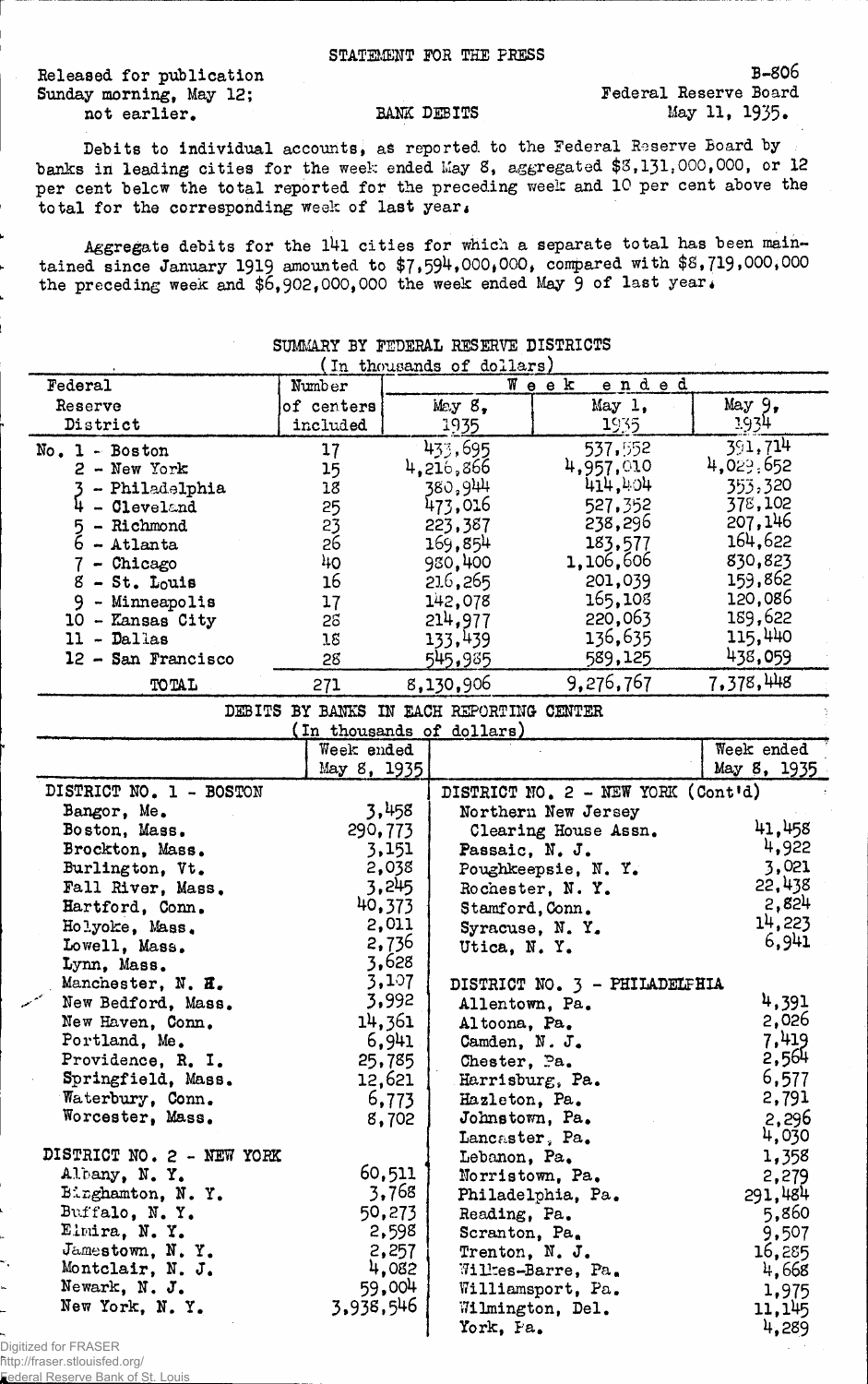| DESITS BY BANKS IN EACH REPORTING CENTER<br>$B-806a$<br>(In thousands of dollars) |                |                                        |                |  |
|-----------------------------------------------------------------------------------|----------------|----------------------------------------|----------------|--|
|                                                                                   | Week ended     |                                        | Week ended     |  |
|                                                                                   | May 8, 1935    |                                        | May 8, 1935    |  |
| DISTRICT NO. 4 - CLEVELAND                                                        |                | DISTRICT NO. 6 - ATLANTA (Cont'd)      |                |  |
| Akron, Ohio                                                                       | 11,334         | Elberton, Ga.                          | 183            |  |
| Butler, Pa.                                                                       | 1,753          | Hattiesburg, Miss.                     | 897            |  |
| Canton, Ohio                                                                      | 6,429          | Jackson, Miss.                         | 6,869          |  |
| Cincinnati, Ohio                                                                  | 64,032         | Jacksonville, Fla.                     | 14,506         |  |
| Cleveland, Ohio                                                                   | 109,684        | Knoxville, Tenn.                       | 4,531          |  |
| Columbus, Ohio                                                                    | 38,850         | Macon, Ga.                             | 2,393          |  |
| Dayton, Ohio                                                                      | 11, 147        | Meridian, Miss.                        | 1,788          |  |
| Erie, Pa.                                                                         | 4,939          | Miami, Fla.                            | 5,579          |  |
| Franklin, Pa.                                                                     | 820            | Mobile, Ala.                           | 5,363          |  |
| Greensburg, Pa.                                                                   | 1,103          | Montgomery, Ala.                       | 3,855          |  |
| Hamilton, Ohio                                                                    | 2,520          | Nashville, Tenn.                       | 19,497         |  |
| Homestead, Pa.                                                                    | 516            | Newnan, Ga.                            | 243            |  |
| Lexington, Ky.                                                                    | 7,141          | New Orleans, La.                       | 35,480         |  |
| Lima, Ohio                                                                        | 2,025          | Pensacola, Fla.                        | 1,420          |  |
| Lorain, Ohio                                                                      | 990            | Savannah, Ga.                          | 5,590          |  |
| Middletown, Ohio                                                                  | 1,669          | Tampa, Fla.                            | 4,729          |  |
| Oil City, Pa.                                                                     | 2,012          | Valdosta, Ga.                          | 611            |  |
| Pittsburgh, Pa.                                                                   | 162,843        | Vicksburg, Miss.                       | 1,142          |  |
| Springfield, Ohio                                                                 | 3,212          |                                        |                |  |
| Steubenville, Ohio                                                                | 1,567          | DISTRICT NO. 7 - CHICAGO               |                |  |
| Toledo, Ohio                                                                      | 21,438         | Adrian, Mich.                          | 593            |  |
| Warren, Ohio                                                                      | 1,324          | Aurora, Ill.                           | 2,101<br>2,484 |  |
| Wheeling, W. Va.                                                                  | 6,168          | Battle Creek, Mich.<br>Bay City, Mich. | 1,783          |  |
| Youngstown, Ohio                                                                  | 7,892<br>1,608 | Bloomington, Ill.                      | 2,088          |  |
| Zanesville, Ohio                                                                  |                | Cedar Rapids, Iowa                     | 7,963          |  |
|                                                                                   |                | Champaign-Urbana, Ill.                 | 2,393          |  |
| DISTRICT NO. 5 - RICHMOND<br>Asheville, N. C.                                     | 2,226          | Chicago, Ill.                          | 581,529        |  |
| Baltimore, Md.                                                                    | 61,493         | Clinton, Iowa                          | 2,676          |  |
| Charleston, S. C.                                                                 | 3,024          | Danville, Ill.                         | 1,919          |  |
| Charleston, W. Va.                                                                | 11,519         | Davenport, Iowa                        | 5,785          |  |
| Charlotte, N. C.                                                                  | 10,673         | Decatur, Ill.                          | 2,899          |  |
| Columbia, S. C.                                                                   | 4,896          | Des Moines, Iowa                       | 37,493         |  |
| Cumberland, Md.                                                                   | 1,519          | Detroit, Mich.                         | 139,976        |  |
| Danville, Va.                                                                     | 1,236          | Dubuque, Iowa                          | 3,402          |  |
| Durham, N. C.                                                                     | 5,046          | Elgin, Ill.                            | 1,192          |  |
| Greensboro, N. C.                                                                 | 2,956          | Flint, Mich.                           | 4,475          |  |
| Greenville, S. C.                                                                 | 2,966          | Fort Wayne, Ind.                       | 6,590          |  |
| Hagerstown, Md.                                                                   | 1,740          | Gary, Ind.                             | 2,579          |  |
| Huntington, W. Va.                                                                | 2,885          | Grand Rapids, Mich.                    | 9,438          |  |
| Lynchburg, Va.                                                                    | 3,386          | Green Bay, Wis.                        | 2,419          |  |
| Newport News, Va.                                                                 | 1,569          | Harmond, Ind.                          | 982            |  |
| Norfolk, Va.                                                                      | 11,057         | Indianapolis, Ind.                     | 39,539         |  |
| Portsmouth, Va.                                                                   | 871            | Jackson, Mich.                         | 2,857          |  |
| Raleigh, N. C.                                                                    | 5,132          | Kalamazoo, Mich.                       | 3,699          |  |
| Richmond, Va.                                                                     | 25,514         | Lansing, Mich.                         | 4,687          |  |
| Roanoke, Va.                                                                      | 4,665          | Manitowoc, Wis.                        | 1,330          |  |
| Washington. D. C.                                                                 | 50,196         | Milwaukee, Wis.                        | 52,427         |  |
| Wilmington, N. C.                                                                 | 1,837          | Moline, Ill.                           | 1,198          |  |
| Winston-Salem, N. C.                                                              | 6,981          | Mason City, Iowa                       | 2,100          |  |
|                                                                                   |                | Muscatine, Iowa                        | 855            |  |
| DISTRICT NO. 6 - ATLANTA                                                          |                | Oshkosh, Wis.                          | 1,826          |  |
| Albany, Ga.                                                                       | 616            | Peoria, Ill.                           | 10,407         |  |
| Atlanta, Ga.                                                                      | 29,215         | Rockford, Ill.                         | 3,518          |  |
| Augusta, Ga.                                                                      | 3,499          | Saginaw, Mich.                         | 3,821          |  |
| Birmingham, Ala.                                                                  | 12,170         | Sheboygan, Wis.                        | 2,238          |  |
| Brunswick, Ga.                                                                    | 462            | Sioux City, Iowa                       | 7,931          |  |
| Chattanooga, Tenn.                                                                | 6,452          | South Bend, Ind.                       | 7,360          |  |
| Columbus, Ga.                                                                     | 2,362          | Springfield, Ill.<br>Terre Haute, Ind. | 4,703          |  |
| Dothan, Ala.                                                                      | 402            | Waterloo, Iowa                         | 4,180<br>4,157 |  |
|                                                                                   |                |                                        |                |  |

ò.

 $\mathbf{L}_{\mathbf{c}}$  $\rightarrow$ 

**)** 

×

http://fraser.stlouisfed.org/ Federal Reserve Bank of St. Louis